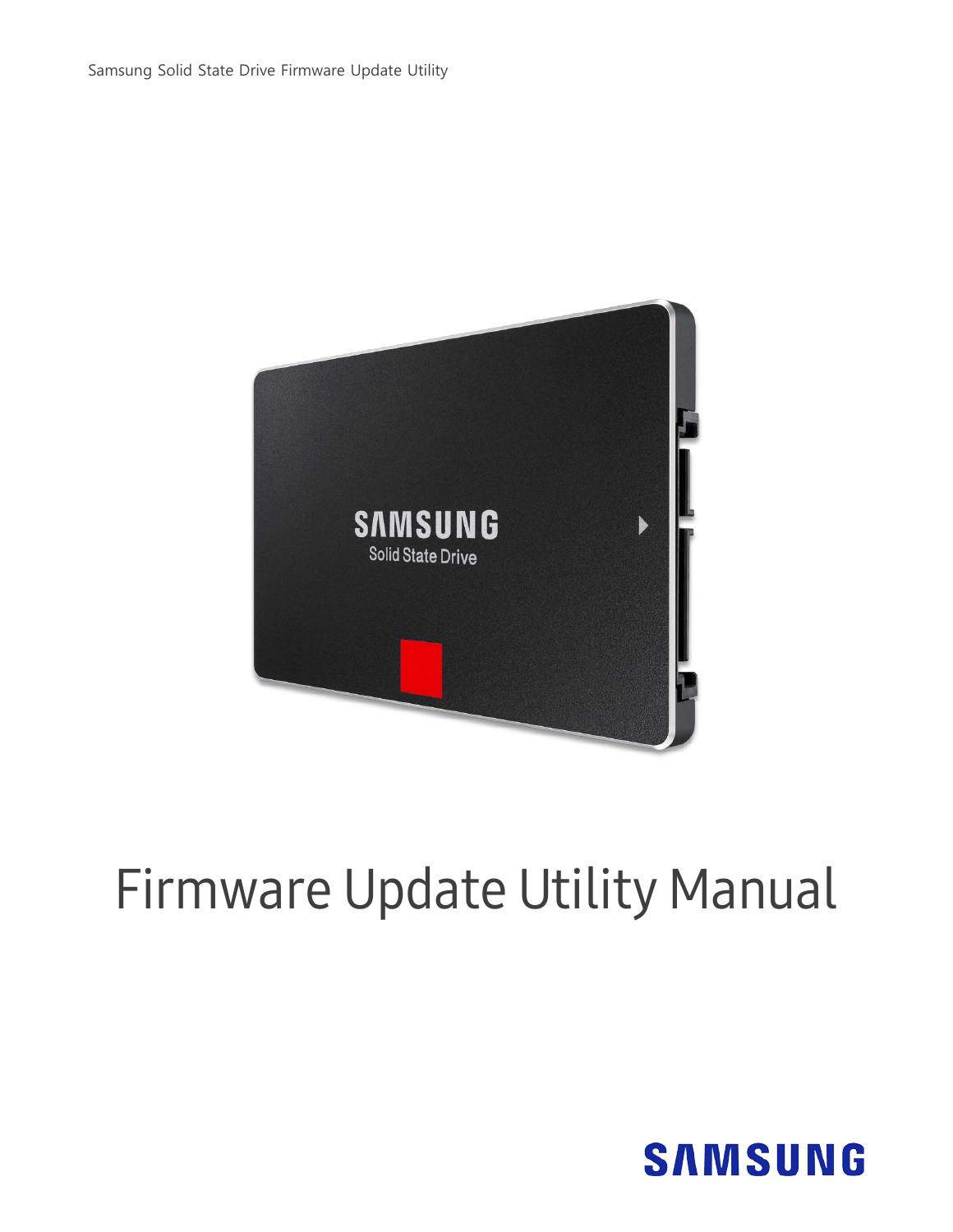## COPYRIGHT ©

Samsung Electronics Co. Ltd. This material is copyrighted by Samsung Electronics. Any unauthorized reproductions, use or disclosure of this material, or any part thereof, is strictly prohibited and is a violation under the Copyright Law Samsung Electronics reserves the right to make changes in specifications at any time and without notice. The information furnished by Samsung Electronics in this material is believed to be accurate and reliable, but is not warranted true in all cases. Trademarks and Service Marks The Samsung Logo is the trademark of Samsung Electronics.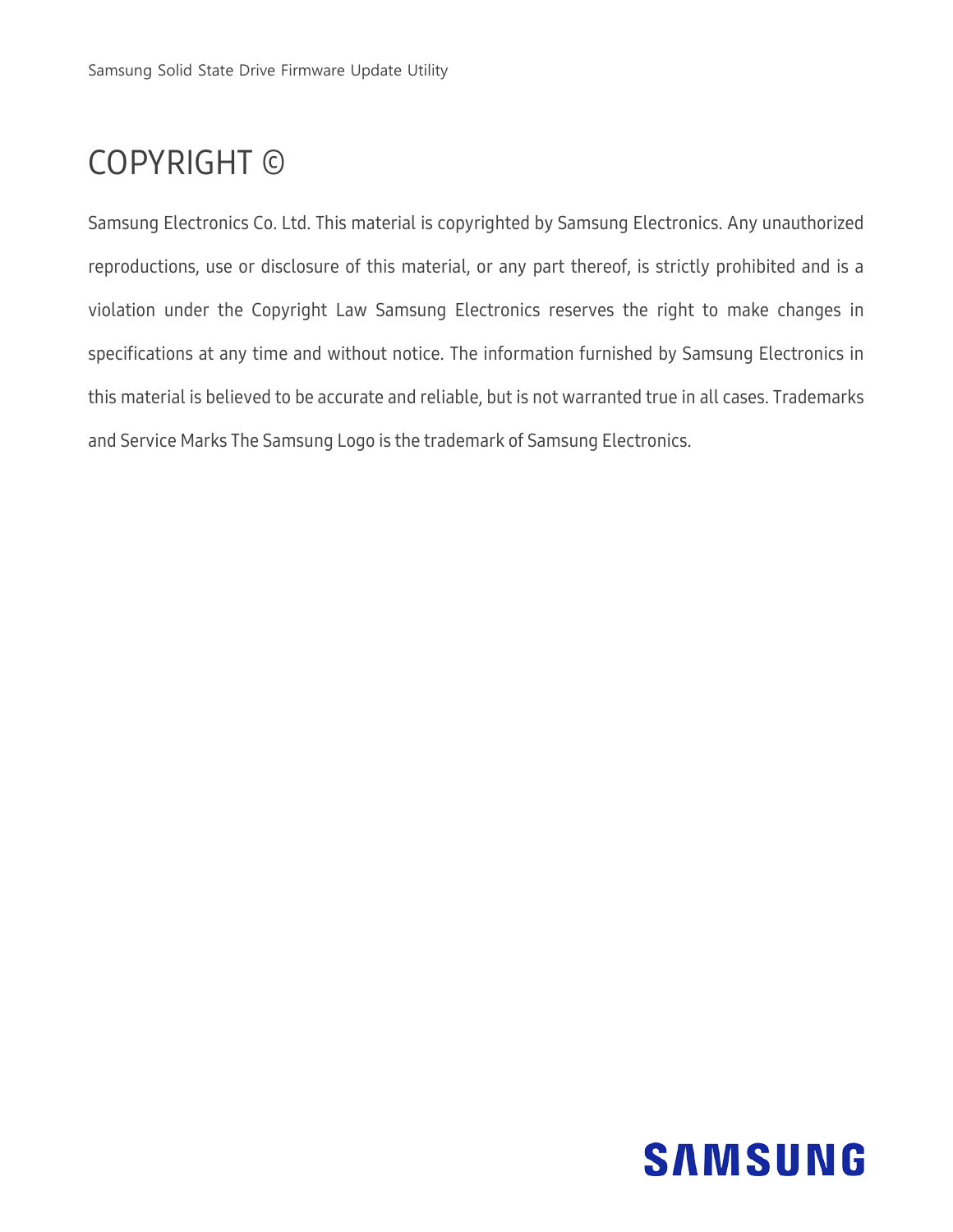## Contents

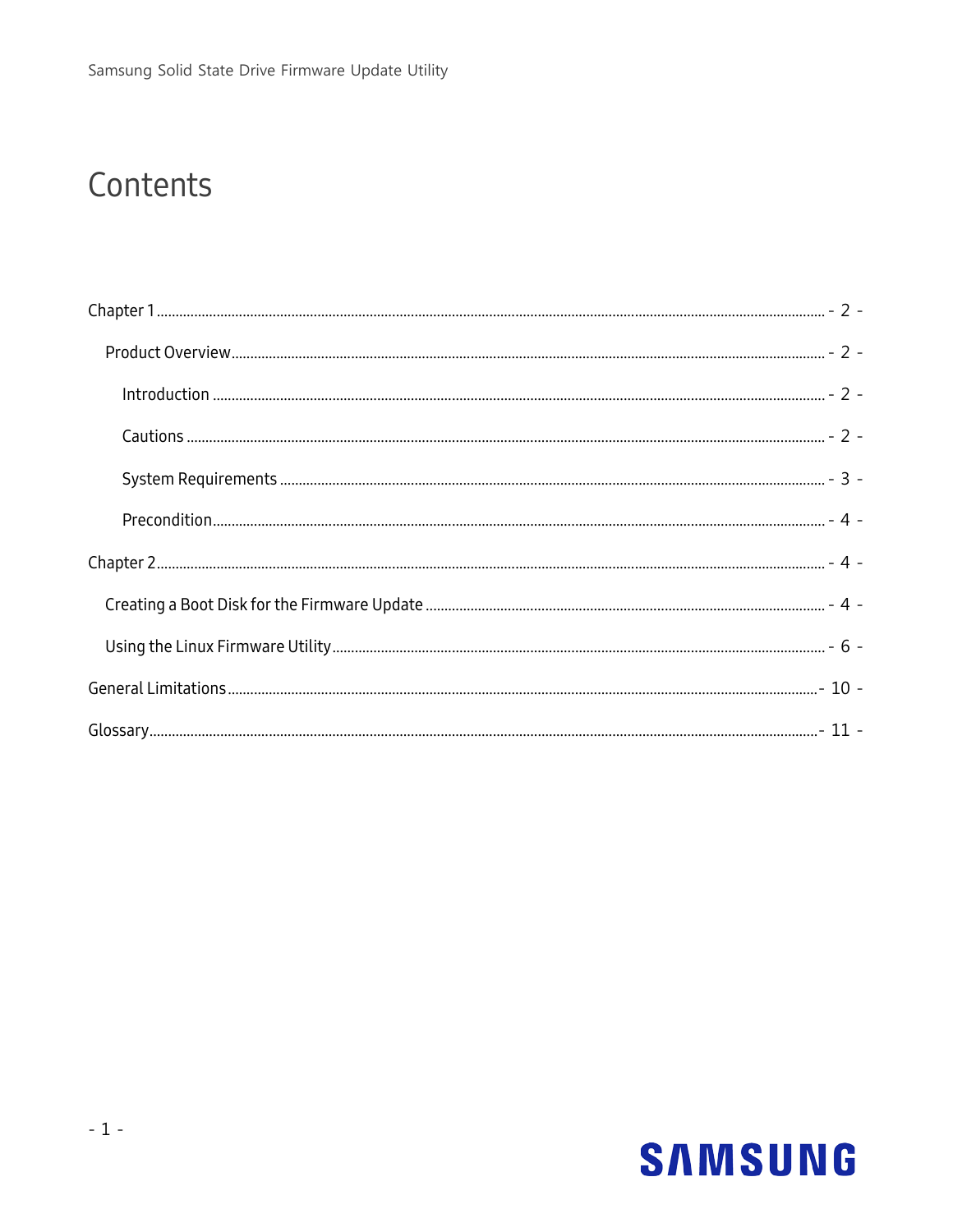### <span id="page-3-0"></span>Chapter 1

## <span id="page-3-1"></span>Product Overview

### <span id="page-3-2"></span>Introduction

The "Samsung Solid State Drive (SSD) Firmware Update Utility" (hereinafter called Samsung Firmware Utility) will enable users to update firmware on specific Samsung SSD's connected to the computer.

This Samsung Firmware Utility supports All Samsung Brand SSDs. Samsung may provide new firmware, in order to improve its SSD performance, compatibility, or user environment. A firmware update is recommended whenever the latest firmware version is released.

### <span id="page-3-3"></span>**Cautions**

1. This Samsung Firmware Utility supports All Samsung Brand SSDs. If you use other models of Samsung SSD, please check www.samsung.com. If you have a computer with a Samsung SSD preinstalled, please contact the manufacturer of your computer.

2. To prevent any potential damage from the SSD initialization and partial or entire data loss during the firmware update, it is highly recommended that users back up (save a copy of ) all data stored on the Samsung SSD to other storage devices before executing the Samsung Firmware Utility.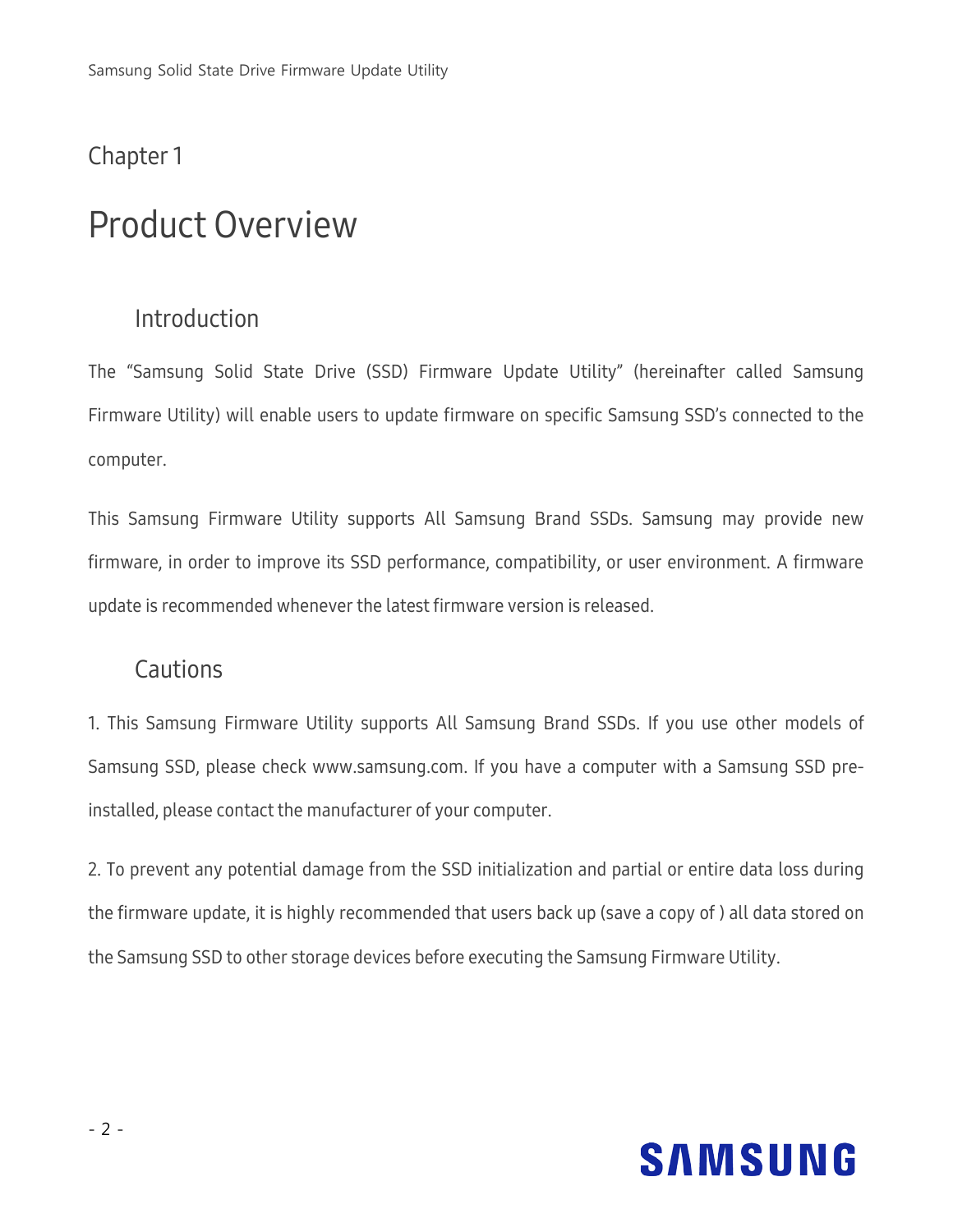3. The SSD must be connected to the system at all times with stable power being supplied during the firmware update process. If the SSD device cable is disconnected or power is shut down during the firmware update process, the SSD may be permanently damaged or rendered inoperable.

4. Samsung does not take any liability for any kind of data loss and restoration that may occur while the Samsung Firmware Utility is running. It is highly recommended that you familiarize yourself with this Firmware Update Manual before executing the firmware update.

Note: The firmware update is not mandatory for those who encounter no problem with installing and using the Samsung SSD product. Therefore, it is up to the user whether or not to execute the firmware update.

### <span id="page-4-0"></span>System Requirements

The Samsung Firmware Utility is Linux-based firmware update utility software. Be sure to check if the following requirements are satisfied before installing and using this product.

Hardware Requirements

- 1. Samsung SSD 850 PRO Series
- 2. USB Flash Disk (Minimum 30 MB capacity)

Software Requirements

1. UNetbootin (freeware) software is required for creating bootable USB.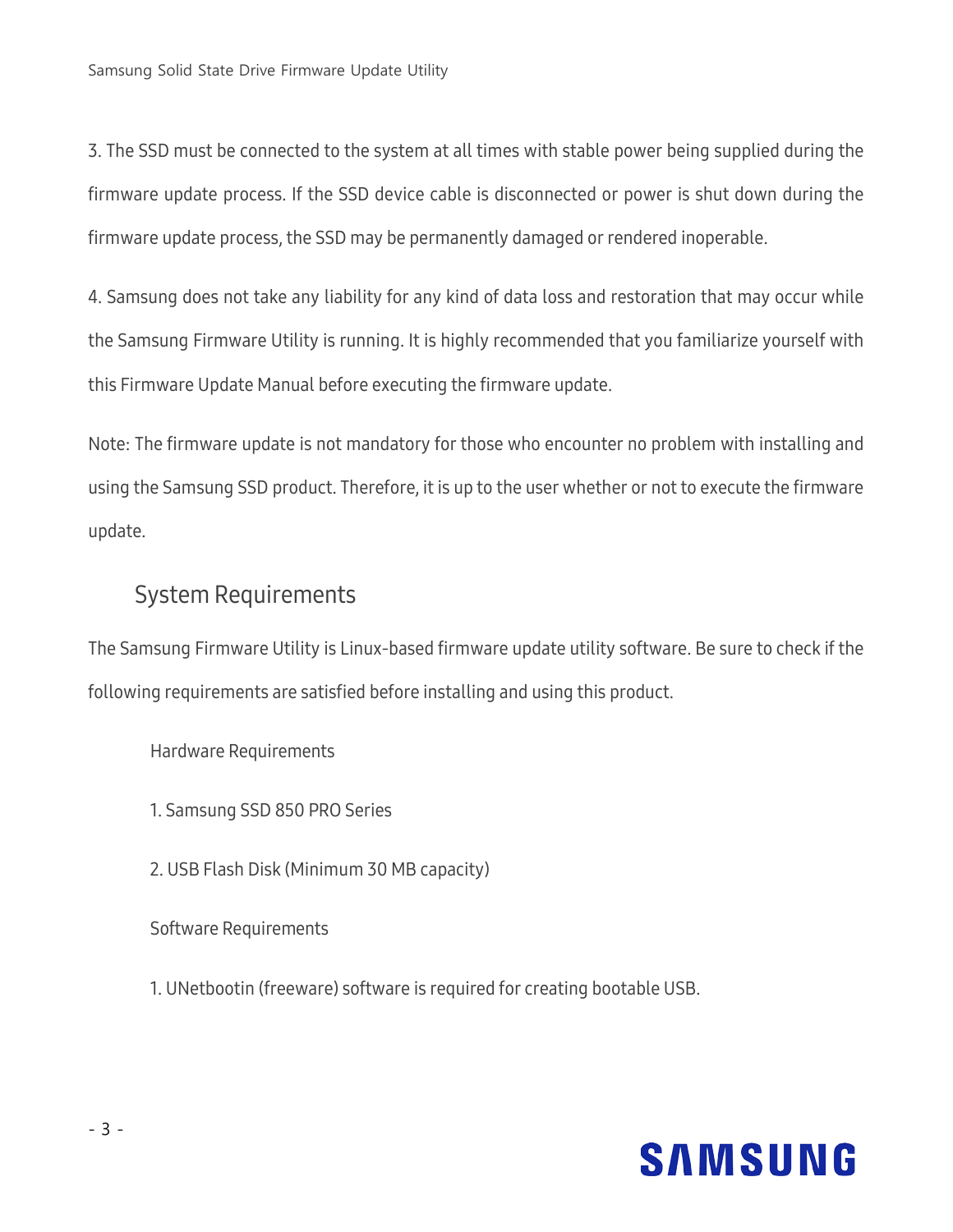### <span id="page-5-0"></span>Precondition

Before entering recovery process, connect the 850 PRO device-to-be repaired as a secondary device and backup all data. After backup, proceed to following procedure introduced below step by step from Chapter2 to Chapter 4.

### <span id="page-5-1"></span>Chapter 2

## <span id="page-5-2"></span>Creating a Boot Disk for the Firmware Update

- 1. Download the freeware UNetbootin.[\( https://unetbootin.github.io/\)](https://unetbootin.github.io/)
- 2. Run the UNetbootin.
- 3. Select the 'Diskimage' in Radio Button.
- 4. Select the Samsung Firmware Utility ISO file in Diskimage ISO.
- 5. Select USB Bootable Disk in Drive.

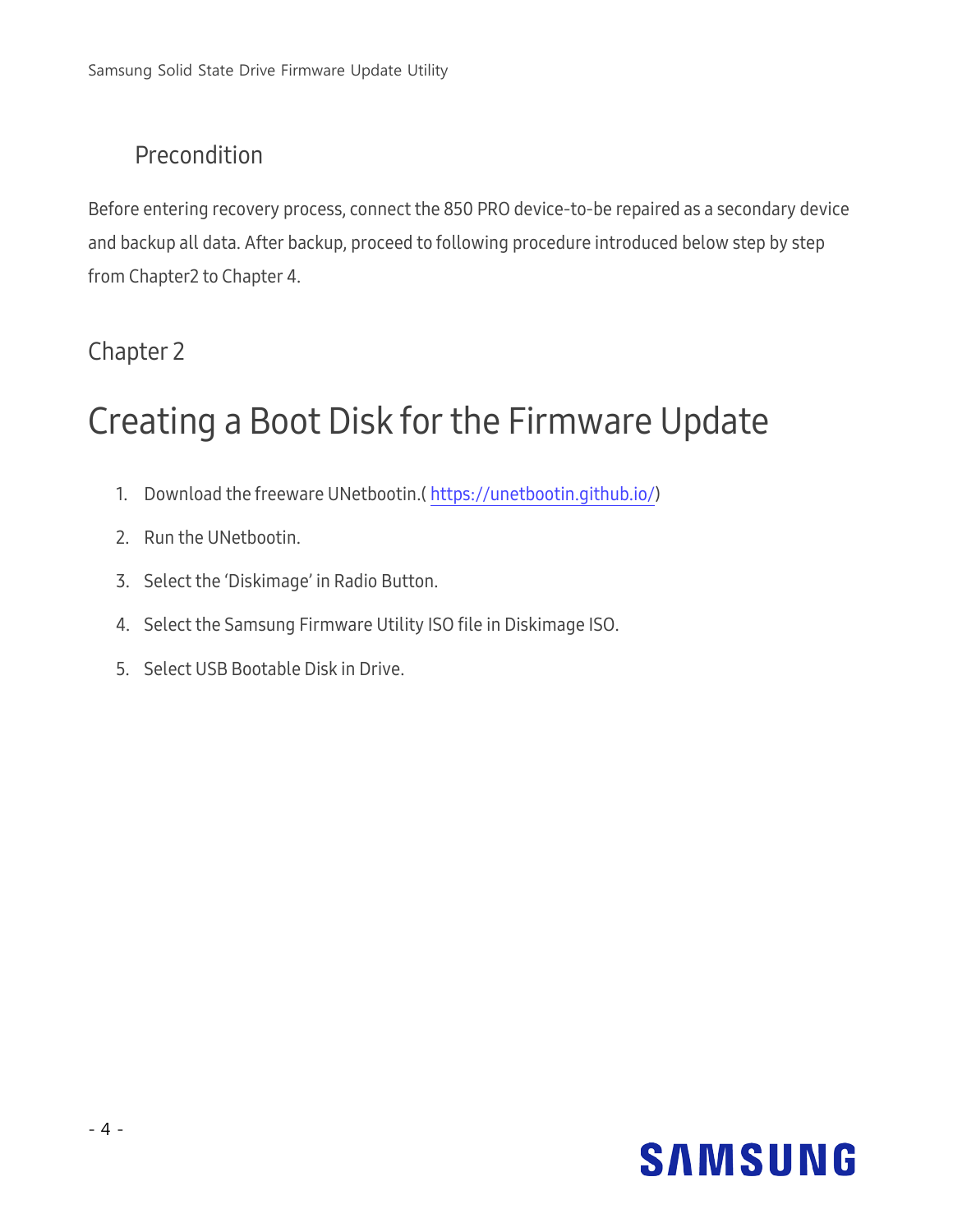| <b>A</b>                                       | <b>UNetbootin</b>                                                                                                                                                                                                                                                                                                                   | ▭<br>$\boldsymbol{\times}$           | $\mathbf{m}$<br>UNetbootin                                                                                                                                                                                                                                                                                                                                  |
|------------------------------------------------|-------------------------------------------------------------------------------------------------------------------------------------------------------------------------------------------------------------------------------------------------------------------------------------------------------------------------------------|--------------------------------------|-------------------------------------------------------------------------------------------------------------------------------------------------------------------------------------------------------------------------------------------------------------------------------------------------------------------------------------------------------------|
| O Distribution<br>load below.                  | $==$ Select Distribution $==$<br>$==$ Select Version $==$<br>$\overline{\phantom{a}}$<br>Welcome to UNetbootin, the Universal Netboot Installer. Usage:<br>1. Select a distribution and version to download from the list above, or manually specify files to<br>2. Select an installation type, and press OK to begin installing.  | $\overline{\phantom{a}}$             | $=$ Select Distribution = $\bullet$ $\bullet$ = Select Version = =<br>C Distribution<br>$\vert$<br>Welcome to UNetbootin, the Universal Netboot Installer. Usage:<br>1. Select a distribution and version to download from the list above, or manually<br>specify files to load below.<br>2. Select an installation type, and press OK to begin installing. |
| <b>O</b> Diskimage<br>Type: USB Drive          | ung_SSD_850_PRO_EXM03B6Q_v3.0_Win.iso<br><b>ISO</b><br>$\overline{\phantom{a}}$<br>Space used to preserve files across reboots (Ubuntu only): 0<br>Drive: E:\<br>OK<br>$\overline{\phantom{a}}$<br>$\overline{\phantom{0}}$                                                                                                         | m.<br>$\Rightarrow$ MB<br>Cancel     | <b>6</b> Diskimage<br>850 PRO EXM03B6Q v3.0 Win.iso<br><b>ISO</b><br>$\vert$<br>∃<br>Space used to preserve files across reboots (Ubuntu only): 0<br>MB<br>Drive: /dev/sdb1<br>Type: USB Drive<br>OK<br>$\overline{\phantom{a}}$<br>Cancel                                                                                                                  |
| $\circ$ $\circ$ $\circ$<br><b>Distribution</b> | UNetbootin<br>$==$ Select Distribution $==$<br>$==$ Select Version $==$<br>Welcome to UNetbootin, the Universal Netboot Installer. Usage:<br>1. Select a distribution and version to download from the list above, or manually<br>specify files to load below.<br>2. Select an installation type, and press OK to begin installing. |                                      |                                                                                                                                                                                                                                                                                                                                                             |
| <b>Diskimage</b><br><b>USB Drive</b><br>Type:  | PRO_EXM03B6Q_v3.0_Mac.iso<br><b>ISO</b><br>Space used to preserve files across reboots (Ubuntu only): 0<br>Drive: /dev/disk2s2<br>ок                                                                                                                                                                                                | <b>MB</b><br>$\hat{\cdot}$<br>Cancel |                                                                                                                                                                                                                                                                                                                                                             |

Figure 1. UNetbootin (Windows, Linux, Mac)

- 6. Click OK
- 7. Restart the computer and boot from USB for Firmware Update.

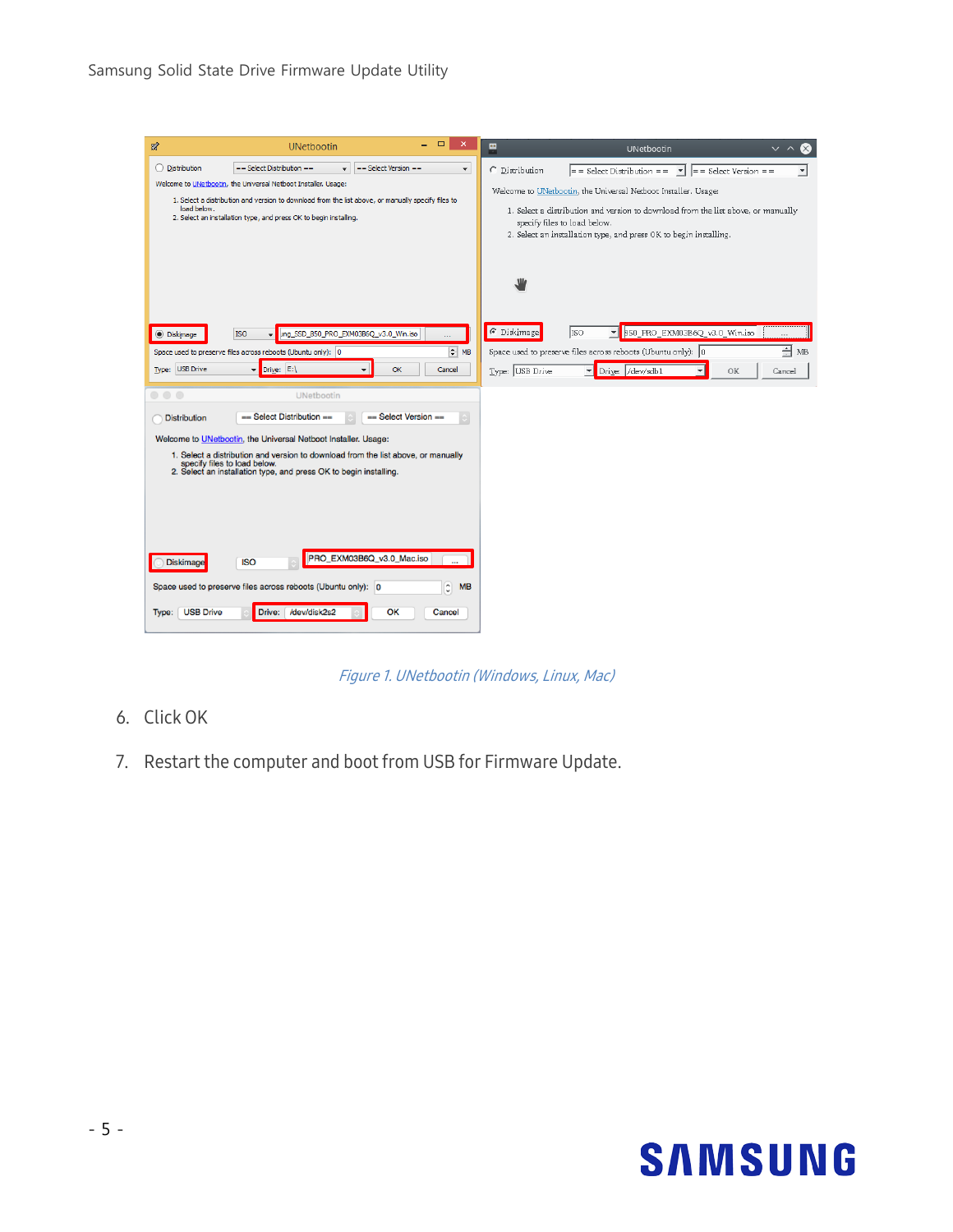### Chapter 3

## <span id="page-7-0"></span>Using the Linux Firmware Utility

CAUTION: The following instructions are based on the assumption that a startup disk for Linux, the Samsung SSD Firmware Update Utility software, and the firmware data file are correctly installed on the USB Flash Disk.

1. Configure the USB Flash Disk as a primary booting device in the BIOS.

Note: If you are not sure how to set up your computer BIOS, please check the user manual of your computer system or motherboard.

- 2. Restart the computer in Linux mode with the USB Boot Disk.
- 3. Samsung Firmware Update Utility will be launched automatically.



Figure 2. Disk Scan is in progress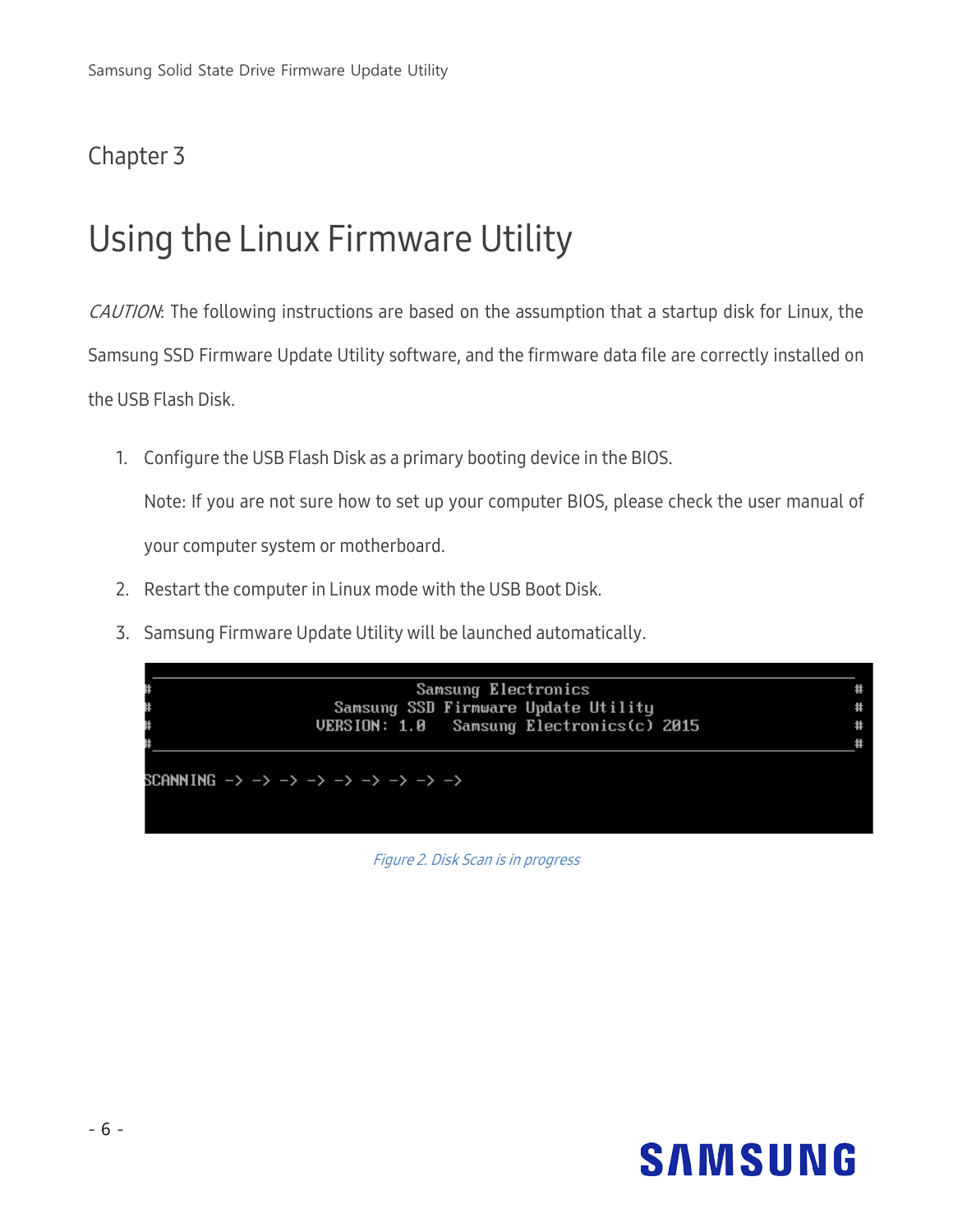4. This utility will automatically scan for connected SSDs, and the detected disk list will be displayed.

|  | Samsung SSD Firmware Update Utility       |                             | #      |
|--|-------------------------------------------|-----------------------------|--------|
|  | VERSION: 1.0 Samsung Electronics(c) 2015  |                             |        |
|  |                                           |                             |        |
|  | DISK(s) DETECTED<br>$1 + 1$<br>Disk Model | : Serial Number : Firmware: |        |
|  | : [1]:ST500DM002-1BD142                   | <b>ISZAMUTJE</b>            | : RC48 |
|  | :121:Samsung SSD 850 PRO 128GB            |                             |        |
|  |                                           |                             |        |



5. Press [Y] to confirm the firmware update process.

|                                                                                                     |                                            | <b>Samsung Electronics</b>               | # |
|-----------------------------------------------------------------------------------------------------|--------------------------------------------|------------------------------------------|---|
|                                                                                                     |                                            | Samsung SSD Firmware Update Utility      | # |
|                                                                                                     |                                            | VERSION: 1.0 Samsung Electronics(c) 2015 | # |
|                                                                                                     |                                            |                                          |   |
| Disk: 2                                                                                             |                                            |                                          |   |
| Serial Number    :S223NYAFC00239A<br>Model <b>was a common</b><br><b>Firmware Version :EXM02B6Q</b> | :Samsung SSD 850 PRO 128GB                 |                                          |   |
|                                                                                                     | Download firmware onto this disk? [Y/N]: y |                                          |   |

Figure 4. Confirming the Firmware Update

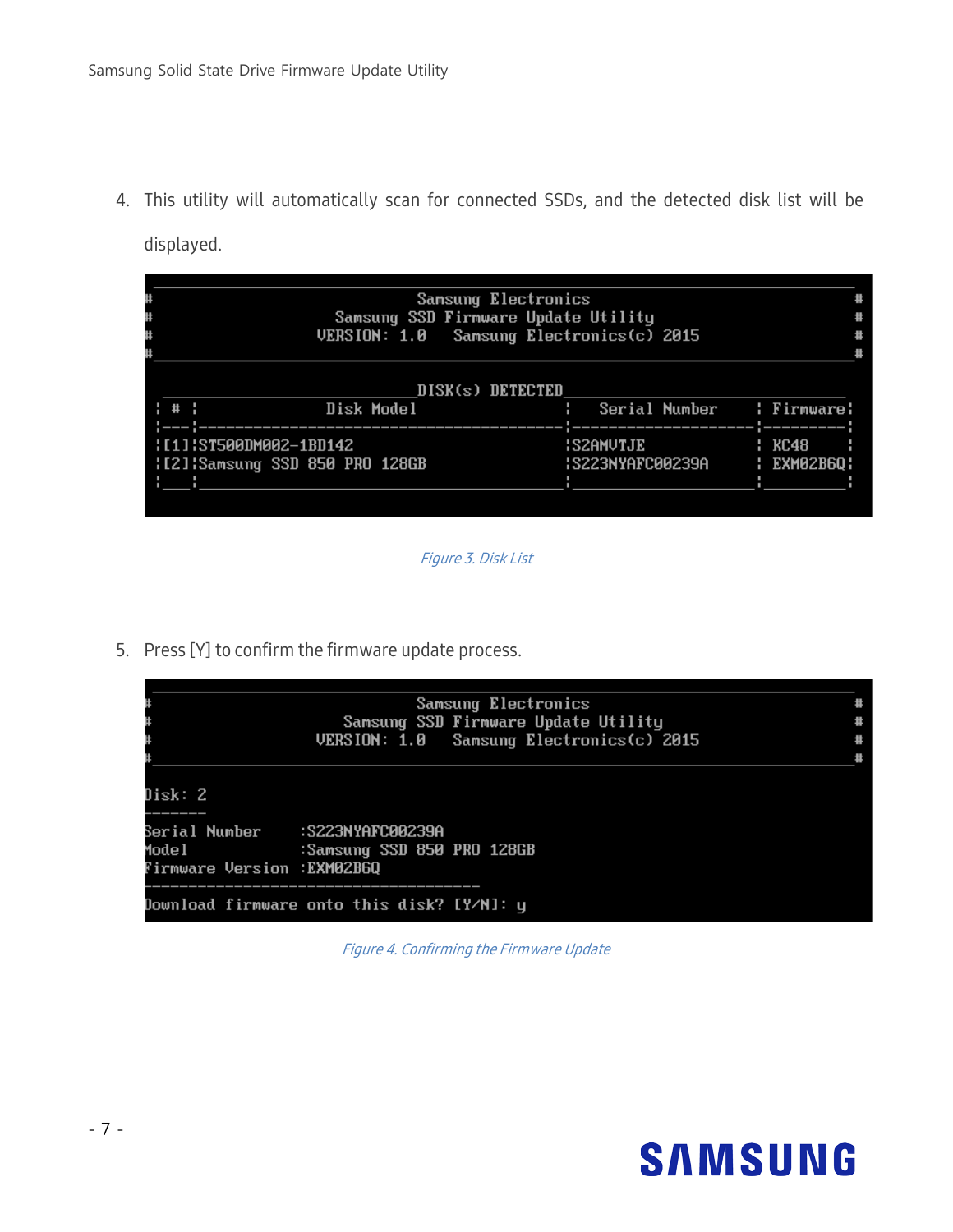6. Warning message will be displayed Press [Y] if you read and accept the disclaimer and

warning.

| <b>Samsung Electronics</b>                                                                                                                       |  |
|--------------------------------------------------------------------------------------------------------------------------------------------------|--|
| Samsung SSD Firmware Update Utility                                                                                                              |  |
| VERSION: 1.0 Samsung Electronics(c) 2015                                                                                                         |  |
|                                                                                                                                                  |  |
| Disk: 2                                                                                                                                          |  |
| Serial Number    :S223NYAFC00239A<br><b>Firmware Version :EXM02B6Q</b>                                                                           |  |
| ______________<br>Download firmware onto this disk? [Y/N]: y                                                                                     |  |
| WARNING:<br>YOU MUST TAKE BACK UP OF ALL DATA ON THE DRIVE AS THE FIRMWARE UPDATE PROCESS<br>WILL OR MAY CAUSE THE LOSS OF ALL PRE-EXISTING DATA |  |
| Please take backup of all data on the disk before proceeding<br>Do you want to continue?[Y/N]: y                                                 |  |

Figure 5. Warning message before starting the Firmware Update

7. Press [Y] to confirm the firmware update process.



Figure 6. Updating Samsung SSD Firmware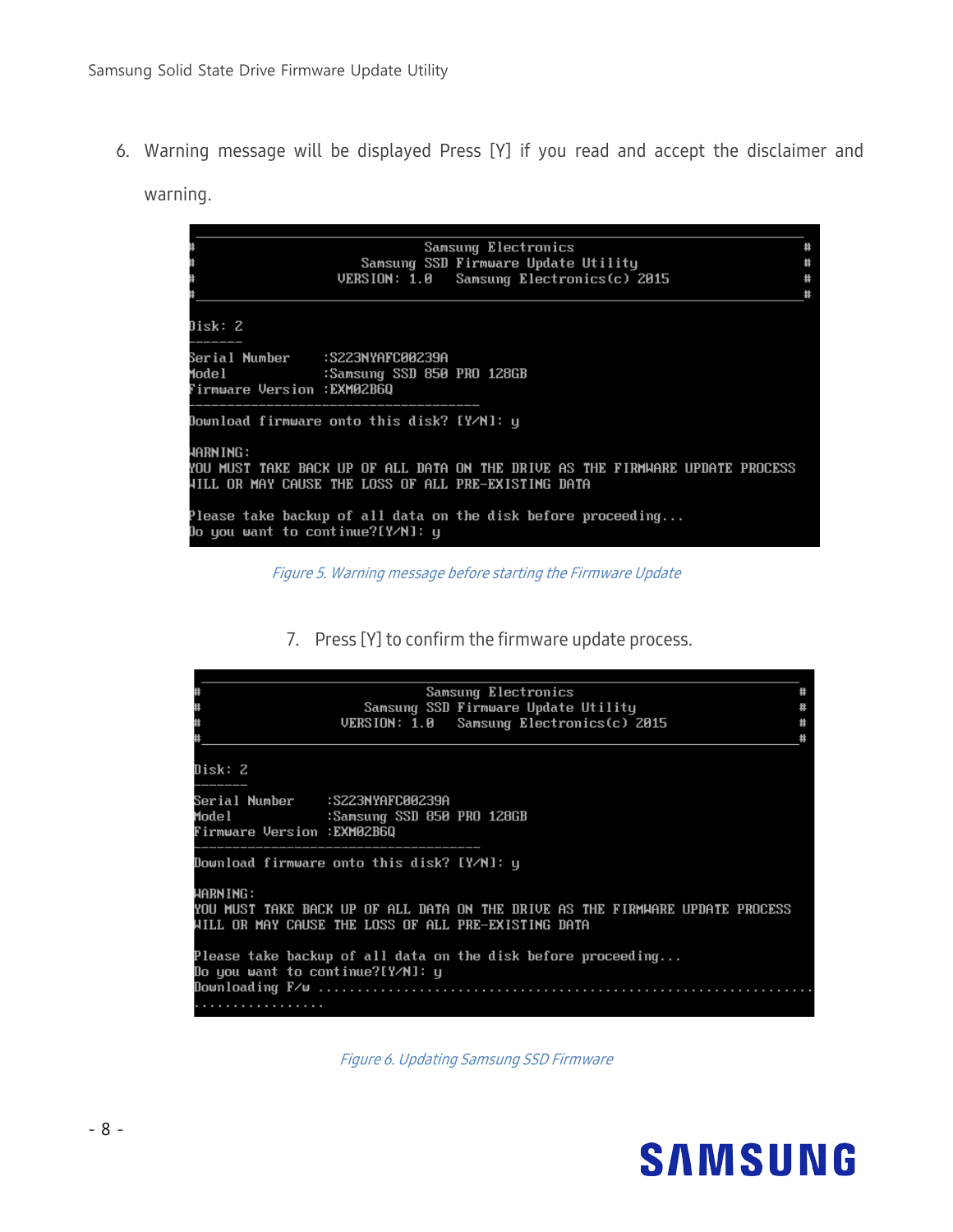- 8. A confirmation message, with the updated firmware version, will be displayed.
- 9. After a few seconds, the software will be closed automatically, or it may register the next SSD.



Figure 7. Exiting Samsung SSD Firmware Utility

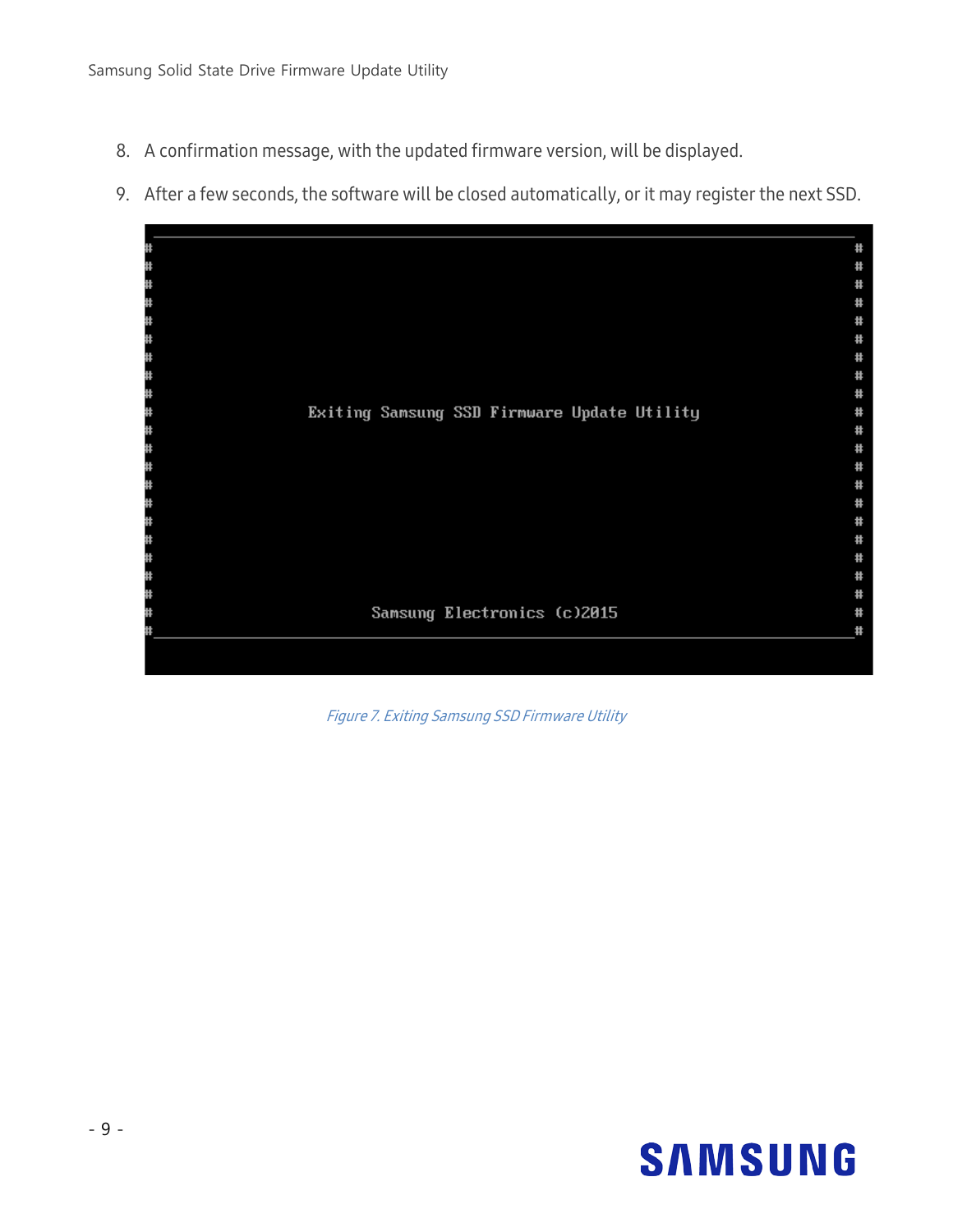## <span id="page-11-0"></span>General Limitations

This chapter provides general information on the restrictions on the Samsung SSD Firmware Update Utility.

1. If SSDs are configured in RAID mode, this Firmware Update Utility cannot detect the SSDs, please disable RAID mode in the BIOS, and then update the firmware individually. After updating the firmware, you can reconfigure RAID mode in the BIOS.

2. The firmware update may not be supported in AHCI mode with some AMD chipsets. If this is the case, please change AHCI mode to IDE mode in the BIOS, and then update the firmware. After completion of the firmware update process, you can reconfigure AHCI mode in the BIOS.

3. Some BIOS shows entries to select a storage even it does not support to boot from that storage (e.g. Legacy mode storage on Mac). You have to select Legacy mode storage on Windows machine or UEFI mode storage on Mac. (Legacy mode storage: USB or CD-ROM name, UEFI mode storage: "UEFI" USB or CD-ROM name)

- i. Enter the BIOS while booting the system (generally by pressing F10, Del, or F2 key at boot on Windows / Option (Alt) key on Mac).
- ii. Select Boot Options menu.
- iii. Choose Legacy Storage for Windows machine and UEFI on Mac.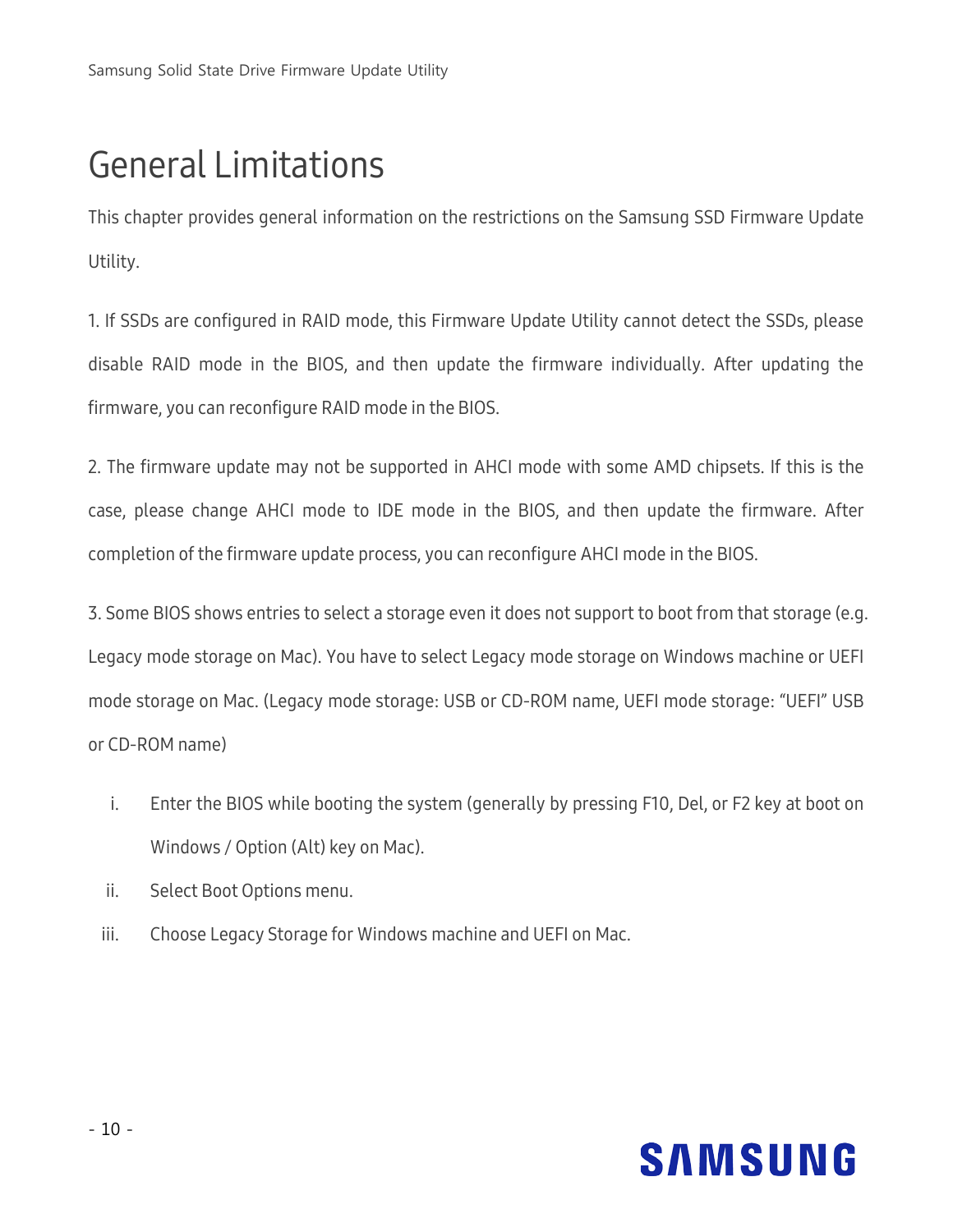## <span id="page-12-0"></span>Glossary

### AHCI

AHCI stands for Advanced Host Controller Interface. This specification enables communication with the ATA device. The AHCI mode must be enabled to use the Native Command Queuing (NCQ) function of the storage that supports the SATA interface or Hot Plugging (or Hot Swapping) function.

#### BIOS

BIOS is an abbreviation of Basic Input/output System. It is a semiconductor chip that is installed on the motherboard of all kinds of computer in order to store information about the system booting and setup. The BIOS can also be called the CMOS.

#### Boot Disk

The boot disk is a USB Flash Disk solution that allows the computer to restart in DOS mode, and includes the files related to Samsung SSD Firmware Update Utility.

#### **CMOS**

CMOS stands for Complementary Metal Oxide Semiconductor. The CMOS is a semiconductor chip that is installed on the motherboard of all kinds of computer, in order to store information about system booting and setup. The CMOS can also be called the BIOS.

#### Firmware